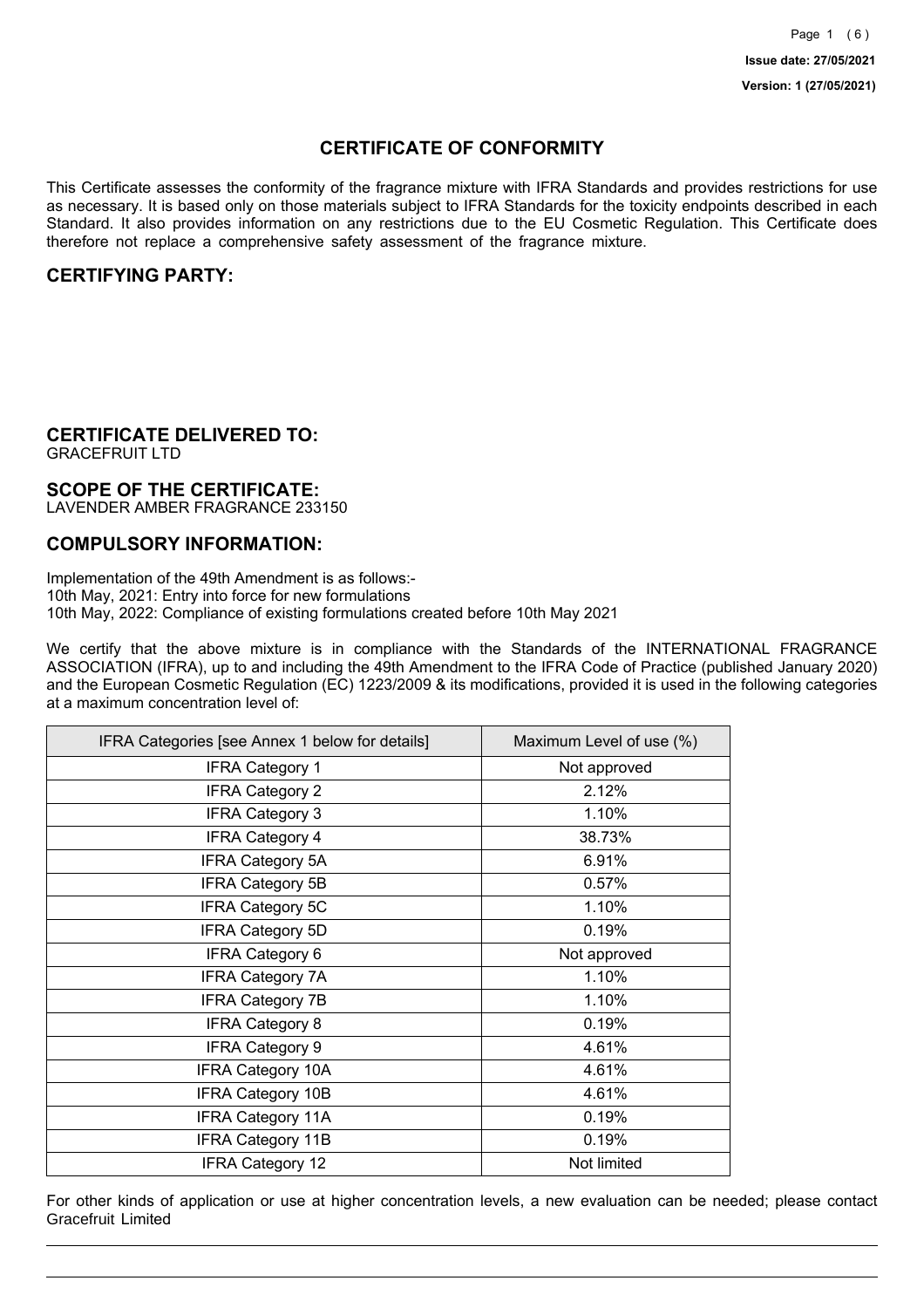## **EU COSMETIC INFORMATION:**

We certify that the above mixture is in compliance with the EU Cosmetic Regulation 1223/2009 and its amendments, provided it is used in the following applications at a maximum concentration level of:

| <b>Cosmetic Application</b>      | Maximum Level of use (%) |
|----------------------------------|--------------------------|
| Fine Fragrance                   | Not limited              |
| Eau de Toilette                  | Not limited              |
| Fragrancing cream                | Not limited              |
| Rinse off cosmetic products      | Not limited              |
| Other leave-on cosmetic products | Not limited              |
| Oral products                    | Not approved             |

Regulatory Affairs Department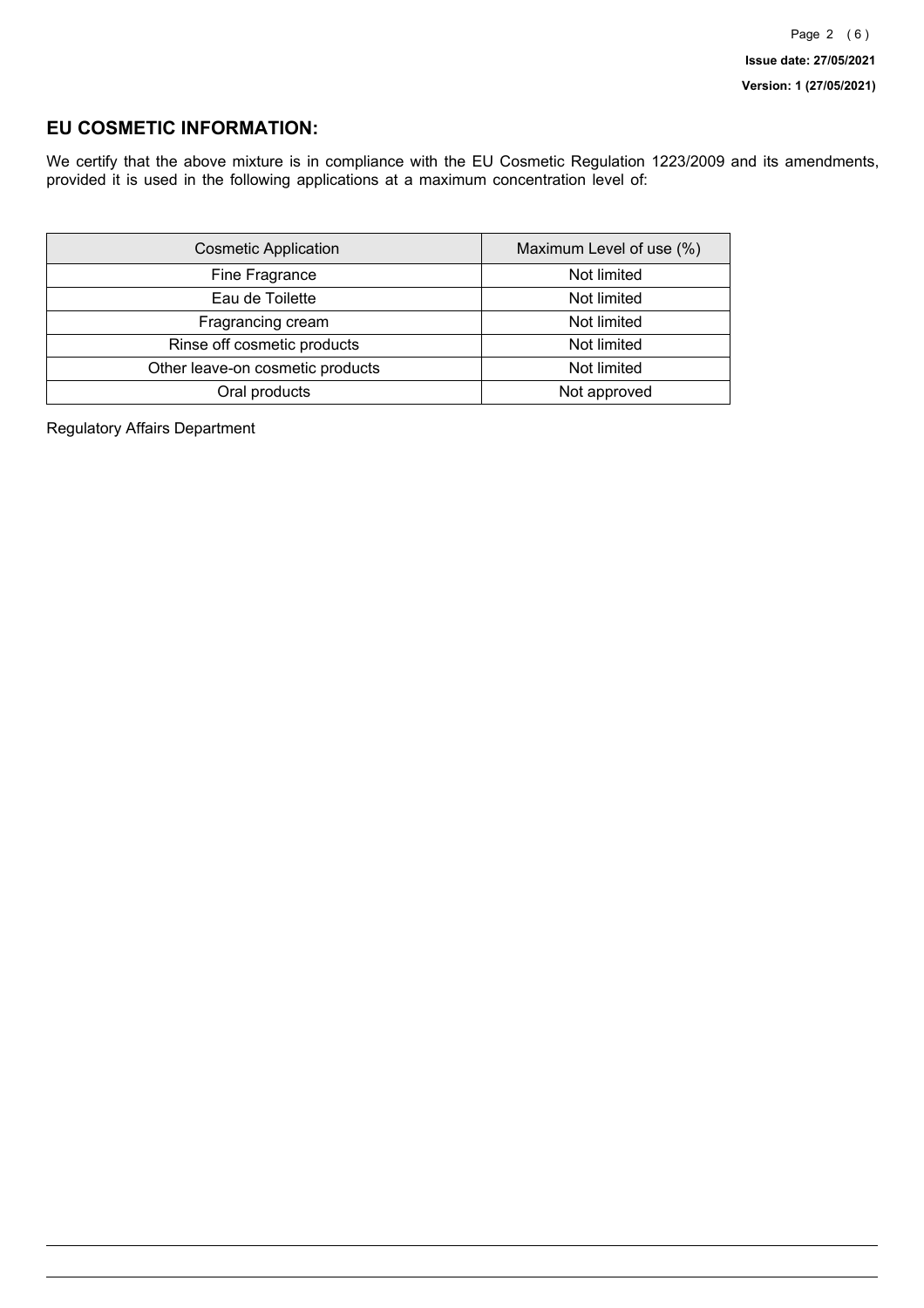### **ANNEX 1**

Below is an extract of information provided by IFRA in relation to types of application present in each IFRA Category. Additional information about IFRA Categories can be found in the Guidance to IFRA Standards, issued by IFRA.

| <b>IFRA Category</b>     | Product Type                                                                                                                                                                                                                                                                                                                                                                                                                                                                                                                                                                                                                                                                                                                                                                                                                                                                                                                                 |
|--------------------------|----------------------------------------------------------------------------------------------------------------------------------------------------------------------------------------------------------------------------------------------------------------------------------------------------------------------------------------------------------------------------------------------------------------------------------------------------------------------------------------------------------------------------------------------------------------------------------------------------------------------------------------------------------------------------------------------------------------------------------------------------------------------------------------------------------------------------------------------------------------------------------------------------------------------------------------------|
| <b>IFRA Category 1</b>   | Products applied to the lips: Lip products e.g. lipstick, lip balm; Childrens toys                                                                                                                                                                                                                                                                                                                                                                                                                                                                                                                                                                                                                                                                                                                                                                                                                                                           |
| <b>IFRA Category 2</b>   | Products applied to the axillae: Deodorant and antiperspirant products of all types; Body sprays/mists                                                                                                                                                                                                                                                                                                                                                                                                                                                                                                                                                                                                                                                                                                                                                                                                                                       |
| IFRA Category 3          | Products applied to the face/body using fingertips: Eye products e.g. eye make-up, eye moisturizer; Facial<br>make-up; Make-up remover; Nose pore strips; Wipes for face, neck, hands, body; Facial masks; Body<br>and face paint                                                                                                                                                                                                                                                                                                                                                                                                                                                                                                                                                                                                                                                                                                            |
| <b>IFRA Category 4</b>   | Products related to fine fragrance: Hydroalcoholic and non-hydroalcoholic fine fragrance of all types e.g.<br>Eau de Toilette, Parfum, Cologne, solid perfume, fragrancing cream, aftershaves of all types; Ingredients<br>of perfume and fragrance mixtures for cosmetic kits; Scent pads; Scent strips                                                                                                                                                                                                                                                                                                                                                                                                                                                                                                                                                                                                                                     |
| <b>IFRA Category 5A</b>  | Body lotion products applied to the body using the hands (palms), primarily leave on: Foot care products<br>e.g. creams, powders; Insect repellent for application to the skin; All powders and talc (excluding baby<br>powders and talc)                                                                                                                                                                                                                                                                                                                                                                                                                                                                                                                                                                                                                                                                                                    |
| IFRA Category 5B         | Face moisturizer products applied to the face using the hands (palms), primarily leave on: Facial toner;<br>Facial moisturizers and creams                                                                                                                                                                                                                                                                                                                                                                                                                                                                                                                                                                                                                                                                                                                                                                                                   |
| IFRA Category 5C         | Hand cream products applied to the hands using the hands (palms), primarily leave on: Hand cream; Nail<br>care products including cuticle creams; Hand sanitizers                                                                                                                                                                                                                                                                                                                                                                                                                                                                                                                                                                                                                                                                                                                                                                            |
| <b>IFRA Category 5D</b>  | Baby creams, baby oils and baby talc: Baby cream/lotion, baby oil, baby powders and talc                                                                                                                                                                                                                                                                                                                                                                                                                                                                                                                                                                                                                                                                                                                                                                                                                                                     |
| <b>IFRA Category 6</b>   | Products with oral and lip exposure: Toothpaste; Mouthwash, including breath sprays; Toothpowder,<br>strips, mouthwash tablets                                                                                                                                                                                                                                                                                                                                                                                                                                                                                                                                                                                                                                                                                                                                                                                                               |
| <b>IFRA Category 7A</b>  | Rinse-off products applied to the hair with some hand contact: Hair permanent or other hair chemical<br>treatments (rinse-off) e.g. relaxers, including rinse-off hair dyes                                                                                                                                                                                                                                                                                                                                                                                                                                                                                                                                                                                                                                                                                                                                                                  |
| <b>IFRA Category 7B</b>  | Leave-on products applied to the hair with some hand contact: Hair sprays of all types e.g. pumps,<br>aerosol sprays; Hair styling aids non sprays e.g. mousse, leave- on conditioners; Hair permanent or other<br>hair chemical treatments (leave-on) e.g. relaxers, including leave-on hair dyes; Shampoo - Dry (waterless<br>shampoo); Hair deodorizer                                                                                                                                                                                                                                                                                                                                                                                                                                                                                                                                                                                    |
| <b>IFRA Category 8</b>   | Products with significant anogenital exposure: Intimate wipes; Tampons; Baby wipes; Toilet paper (wet)                                                                                                                                                                                                                                                                                                                                                                                                                                                                                                                                                                                                                                                                                                                                                                                                                                       |
| <b>IFRA Category 9</b>   | Products with body and hand exposure, primarily rinse off: Bar soap; Liquid soap; Shampoo of all type;<br>Conditioner (rinse-off); Body washes and shower gels of all types; Baby wash, bath, shampoo; Bath gels,<br>foams, mousses, salts, oils and other products added to bathwater; Cleanser for face (rinse-off); Shaving<br>creams of all types e.g. stick, gels, foams; All depilatories (including facial) and waxes for mechanical hair<br>removal; Foot care products (feet are placed in a bath for soaking); Shampoos for pets                                                                                                                                                                                                                                                                                                                                                                                                   |
| <b>IFRA Category 10A</b> | Household care excluding aerosol / spray products: Hand wash laundry detergent; Laundry pre-treatment<br>of all types e.g. paste, sprays, sticks; Machine laundry detergents with skin contact e.g. liquids, powders;<br>Fabric softeners of all types including fabric softener sheets; Ironing water; Hand dishwashing detergent;<br>Hard surface cleaners of all types e.g. bathroom, kitchen cleansers, furniture polish; Toilet seat wipes;<br>Household cleaning products, other types including fabric cleaners, carpet cleaners, furniture polishes<br>sprays and wipes, stain removers, treatment products for textiles e.g. starch sprays; Floor wax; Dry<br>cleaning kits; Fragranced oil for lamp ring, reed diffusers, pot-pourri, liquid refills for air fresheners (non-<br>cartridge systems), etc.                                                                                                                          |
| <b>IFRA Category 10B</b> | Household aerosol/spray products: Animal sprays applied to animals; Air freshener sprays, manual,<br>including aerosol and pump; Aerosol/spray insecticides                                                                                                                                                                                                                                                                                                                                                                                                                                                                                                                                                                                                                                                                                                                                                                                  |
| <b>IFRA Category 11A</b> | Products with intended skin contact but minimal transfer of fragrance to skin from inert substrate without<br>UV exposure: Feminine hygiene conventional pads, liners, interlabial pads; Diapers (baby and adult);<br>Adult incontinence pant, pad; Toilet paper (dry)                                                                                                                                                                                                                                                                                                                                                                                                                                                                                                                                                                                                                                                                       |
| <b>IFRA Category 11B</b> | Products with intended skin contact but minimal transfer of fragrance to skin from inert substrate with<br>potential UV exposure: Tights with moisturizers; Scented socks, gloves; Facial tissues (dry tissues);<br>Napkins; Paper towels; Wheat bags; Facial masks (paper/protective) e.g. surgical masks not used as<br>medical device; Fertilizers, solid (pellet or powder)                                                                                                                                                                                                                                                                                                                                                                                                                                                                                                                                                              |
| <b>IFRA Category 12</b>  | Products not intended for direct skin contact, minimal or insignificant transfer to skin: Candles of all types;<br>Laundry detergents for machine wash with minimal skin contact (e.g. Liquid tabs, pods); Automated air<br>fresheners and fragrancing of all types e.g. concentrated aerosol with metered doses, plug-ins, electrical,<br>incense, liquid refills (cartridge); Air delivery systems; Cat litter; Cell phone cases; Deodorizers/maskers<br>not intended for skin contact e.g. fabric drying machine deodorizers, carpet powders; Fuels; Insecticides<br>e.g. mosquito coil, paper, electrical, for clothing, excluding aerosols/sprays; Joss sticks or incense sticks;<br>Dishwash detergent and deodorizers - for machine wash; Olfactive board games; Paints; Plastic articles<br>(excluding toys); Scratch and sniff; Scent pack; Scent delivery system (using dry air technology); Shoe<br>polishes; Rim blocks (Toilet) |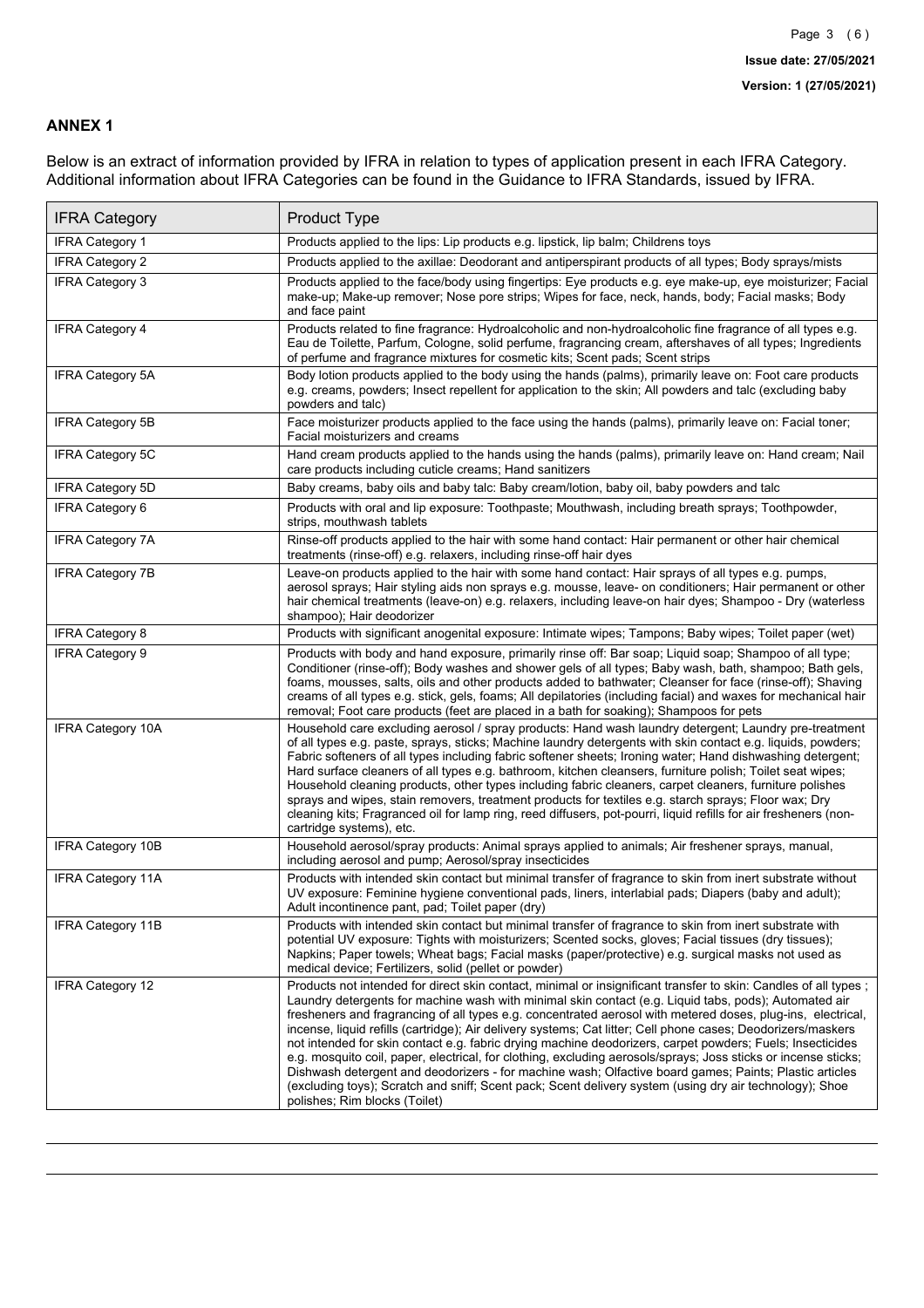# **IFRA CONFORMITY CERTIFICATE**

### **Customer: GRACEFRUIT LTD**

#### **Product: LAVENDER AMBER FRAGRANCE 233150**

We certify that the above item is in compliance with the Standards of the INTERNATIONAL FRAGRANCE ASSOCIATION (IFRA - 48th Amendment / published June 2015), provided it is used in the following classes at a maximum concentration level of:

| IFRA classes [see annex for detail] | Maximum level of use (%) |
|-------------------------------------|--------------------------|
| <b>IFRA Class 1 Limit</b>           | Not approved             |
| IFRA Class 2 Limit                  | 0.92%                    |
| <b>IFRA Class 3.A Limit</b>         | 18.44%                   |
| <b>IFRA Class 3.B Limit</b>         | 18.44%                   |
| IFRA Class 3.C Limit                | 0.92%                    |
| IFRA Class 3.D Limit                | 0.92%                    |
| <b>IFRA Class 4.A Limit</b>         | 18.44%                   |
| <b>IFRA Class 4.B Limit</b>         | 18.44%                   |
| <b>IFRA Class 4.C Limit</b>         | 0.92%                    |
| IFRA Class 4.D Limit                | 0.92%                    |
| <b>IFRA Class 5 Limit</b>           | 0.92%                    |
| <b>IFRA Class 6 Limit</b>           | Not approved             |
| <b>IFRA Class 7.A Limit</b>         | 0.92%                    |
| <b>IFRA Class 7.B Limit</b>         | 0.92%                    |
| IFRA Class 8.A Limit                | 0.92%                    |
| IFRA Class 8.B Limit                | 0.92%                    |
| <b>IFRA Class 9.A Limit</b>         | 0.92%                    |
| <b>IFRA Class 9.B Limit</b>         | 18.44%                   |
| IFRA Class 9.C Limit                | 18.44%                   |
| IFRA Class 10.A Limit               | 18.44%                   |
| <b>IFRA Class 10.B Limit</b>        | 0.92%                    |
| <b>IFRA Class 11 Limit</b>          | 18.44%                   |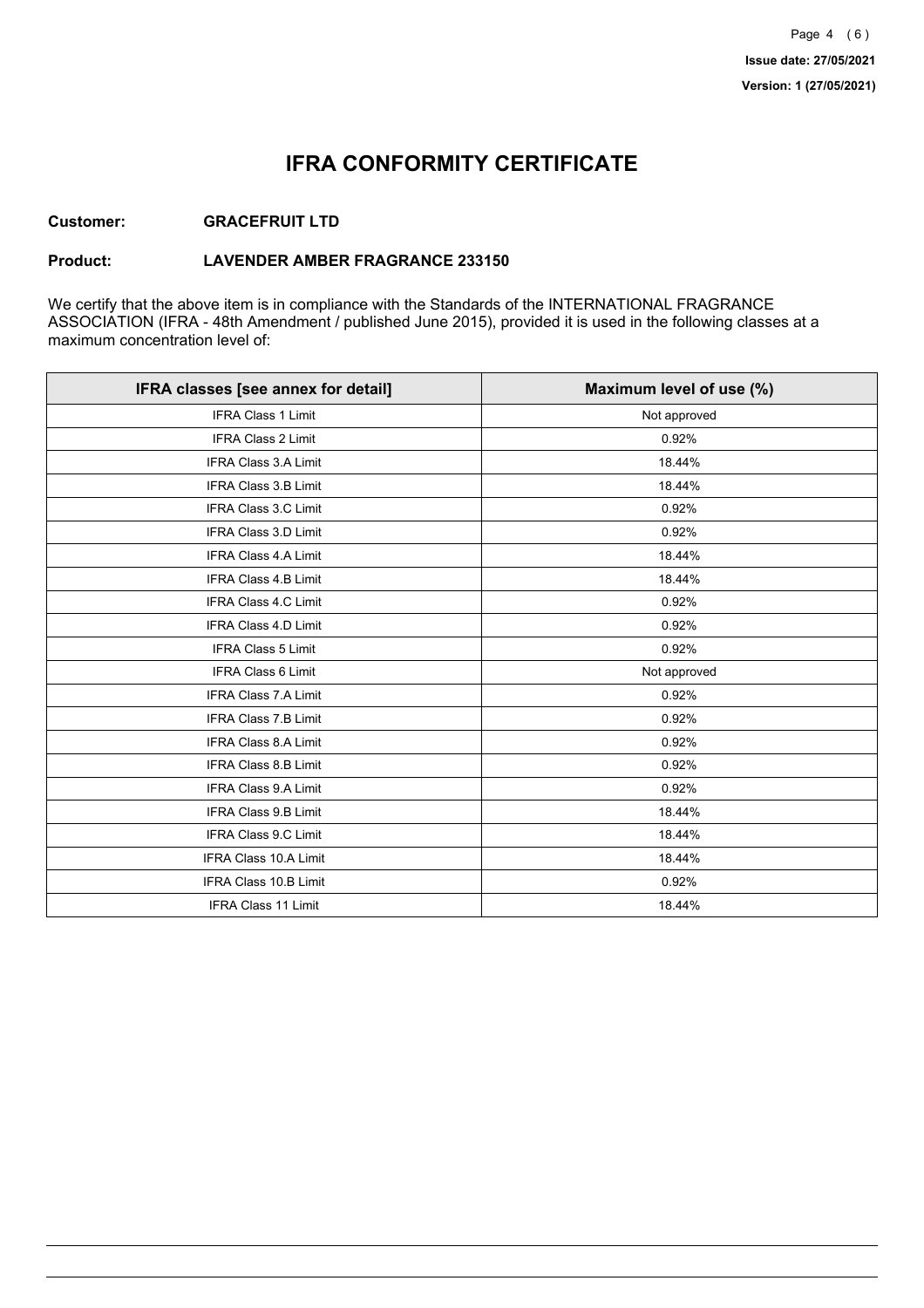# **IFRA CONFORMITY CERTIFICATE**

For other kinds of application or use at higher concentration levels, a new evaluation may be needed; please contact Gracefruit Limited.

The IFRA Standards regarding use restrictions are based on safety assessments by the Panel of Experts of the RESEARCH INSTITUTE FOR FRAGRANCE MATERIALS (RIFM) and are enforced by the IFRA Scientific Committee.

Evaluation of individual Fragrance ingredients is made according to the safety standards contained in the relevant section of the IFRA Code of Practice.

It is the ultimate responsibility of our customer to ensure the safety of the final product (containing this fragrance) by further testing if need be.

**Regulatory Affairs Department**